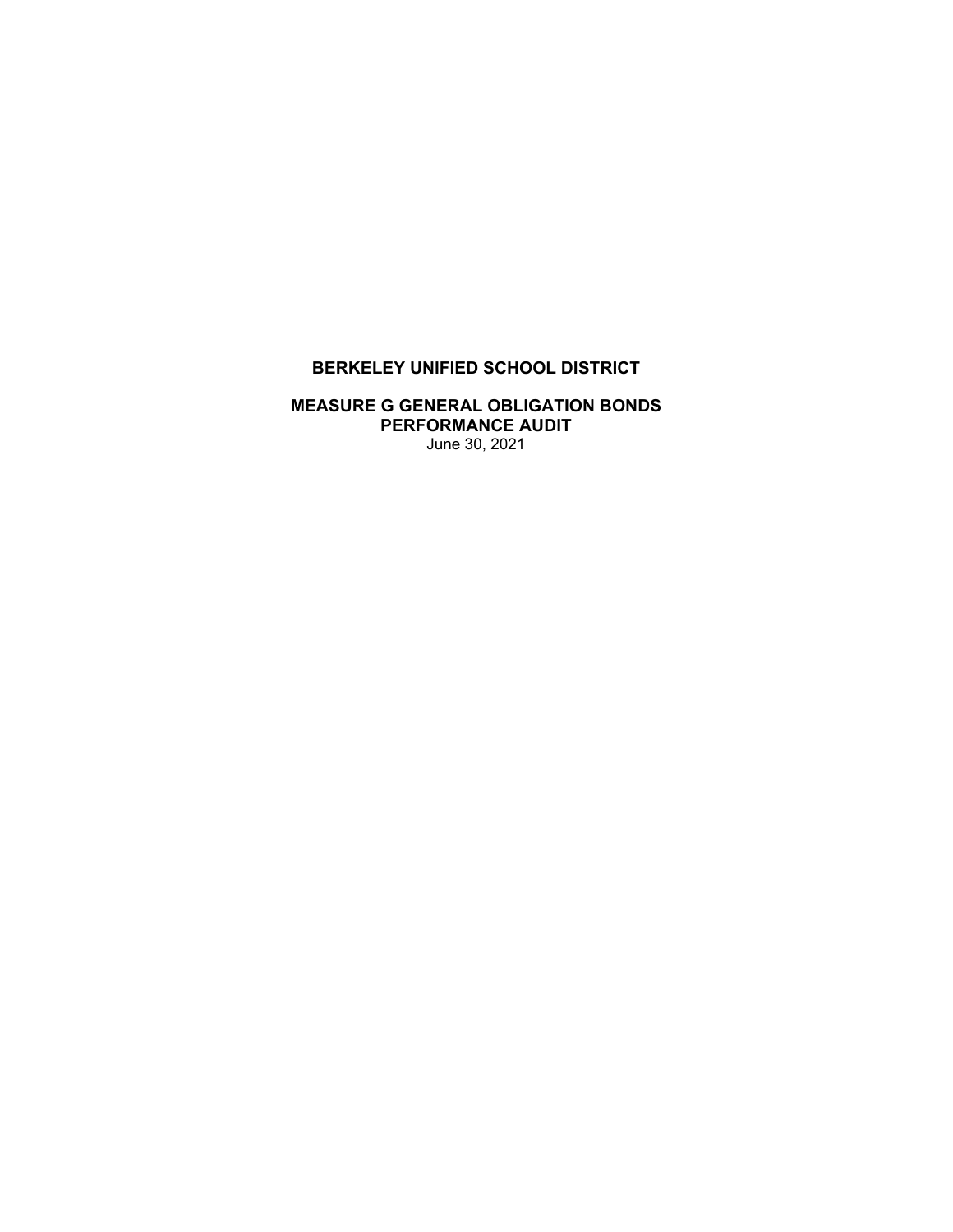### BERKELEY UNIFIED SCHOOL DISTRICT

#### MEASURE G GENERAL OBLIGATION BONDS PERFORMANCE AUDIT June 30, 2021

## **CONTENTS**

| <b>BACKGROUND:</b>               |   |
|----------------------------------|---|
|                                  | 2 |
| BERKELEY UNIFIED SCHOOL DISTRICT | 2 |
| PERFORMANCE AUDIT:               |   |
|                                  | 3 |
|                                  | 3 |
|                                  | 3 |
|                                  | 3 |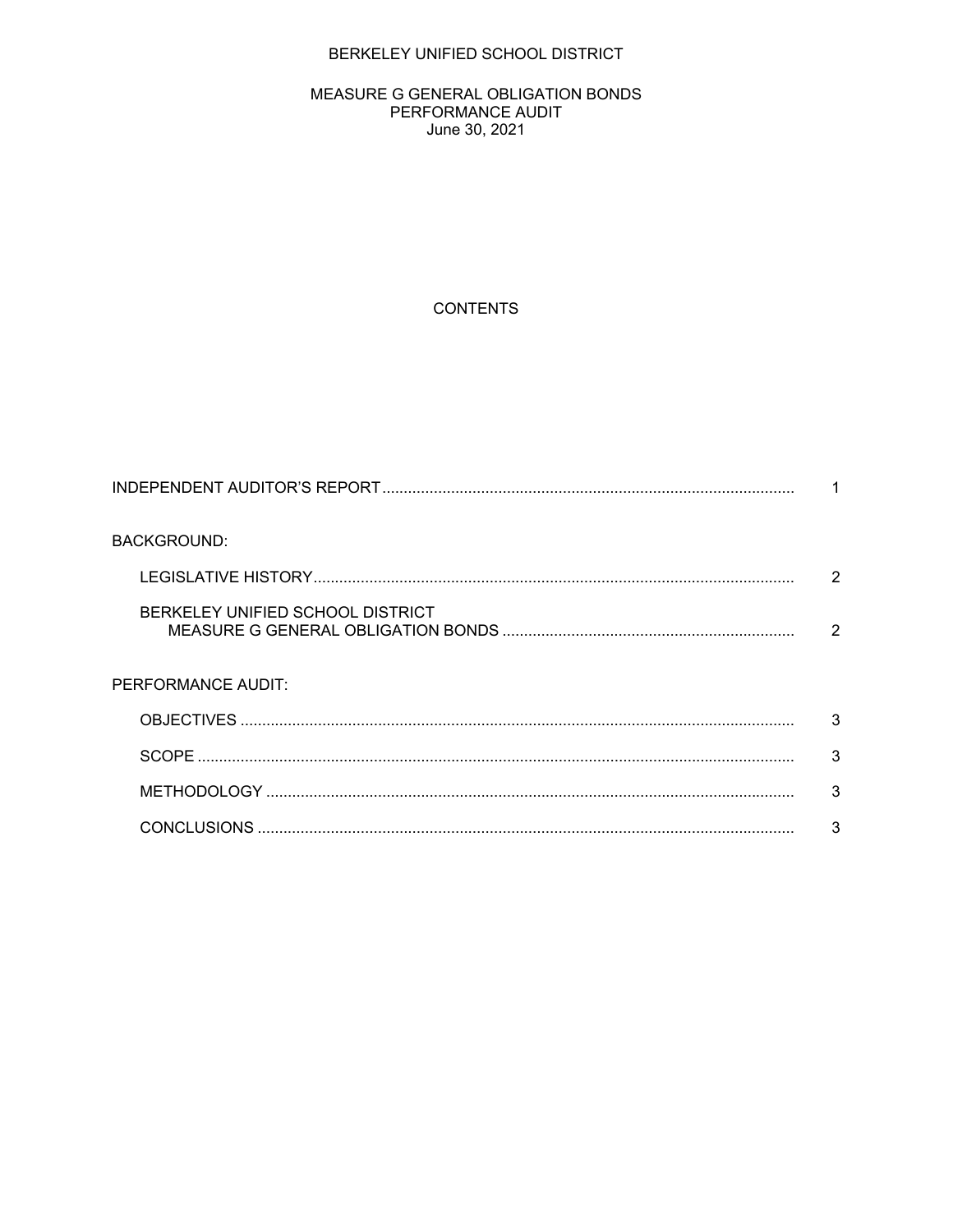

#### INDEPENDENT AUDITOR'S REPORT

Board of Education Berkeley Unified School District Berkeley, California

We have conducted a performance audit of the Berkeley Unified School District (the "District") Measure G General Obligation Bond funds for the year ended June 30, 2021.

We conducted our performance audit in accordance with *Government Auditing Standards* issued by the Comptroller General of the United States. Those standards require that we plan and perform the audit to obtain sufficient, appropriate evidence to provide a reasonable basis for our conclusion based on our audit objectives. We believe that the evidence obtained provides a reasonable basis for our conclusions based on our audit objectives.

Our audit was limited to the objectives listed on page 3 of this report which includes determining the compliance with the performance requirements for the Proposition 39 Measure G General Obligation Bonds under the applicable provisions of Section 1(b)(3)(C) of Article XIIIA of the California Constitution and Proposition 39 as they apply to the bonds and the net proceeds thereof. Management is responsible for Berkeley Unified School District's compliance with those requirements.

Solely to assist us in planning and performing our performance audit, we obtained an understanding of the internal controls of Berkeley Unified School District to determine the audit procedures that are appropriate for the purpose of providing a conclusion on the District's compliance with the requirements of Proposition 39, as specified by Section 1(b)(3)(C) of Article XIIIA of the California Constitution, but not for the purpose of expressing an opinion on the effectiveness of internal control. Accordingly, we do not express any assurance on the internal control.

The results of our procedures indicated that, in all significant respects, Berkeley Unified School District expended Measure G General Obligation Bond funds for the year ended June 30, 2021 only for the purposes approved by the voters and only on the specific projects developed by the District's Board of Education, in accordance with the requirements of Proposition 39, as specified by Section 1(b)(3)(C) of Article XIIIA of the California Constitution.

nome UP Crowe LLP

Sacramento, California May 2, 2022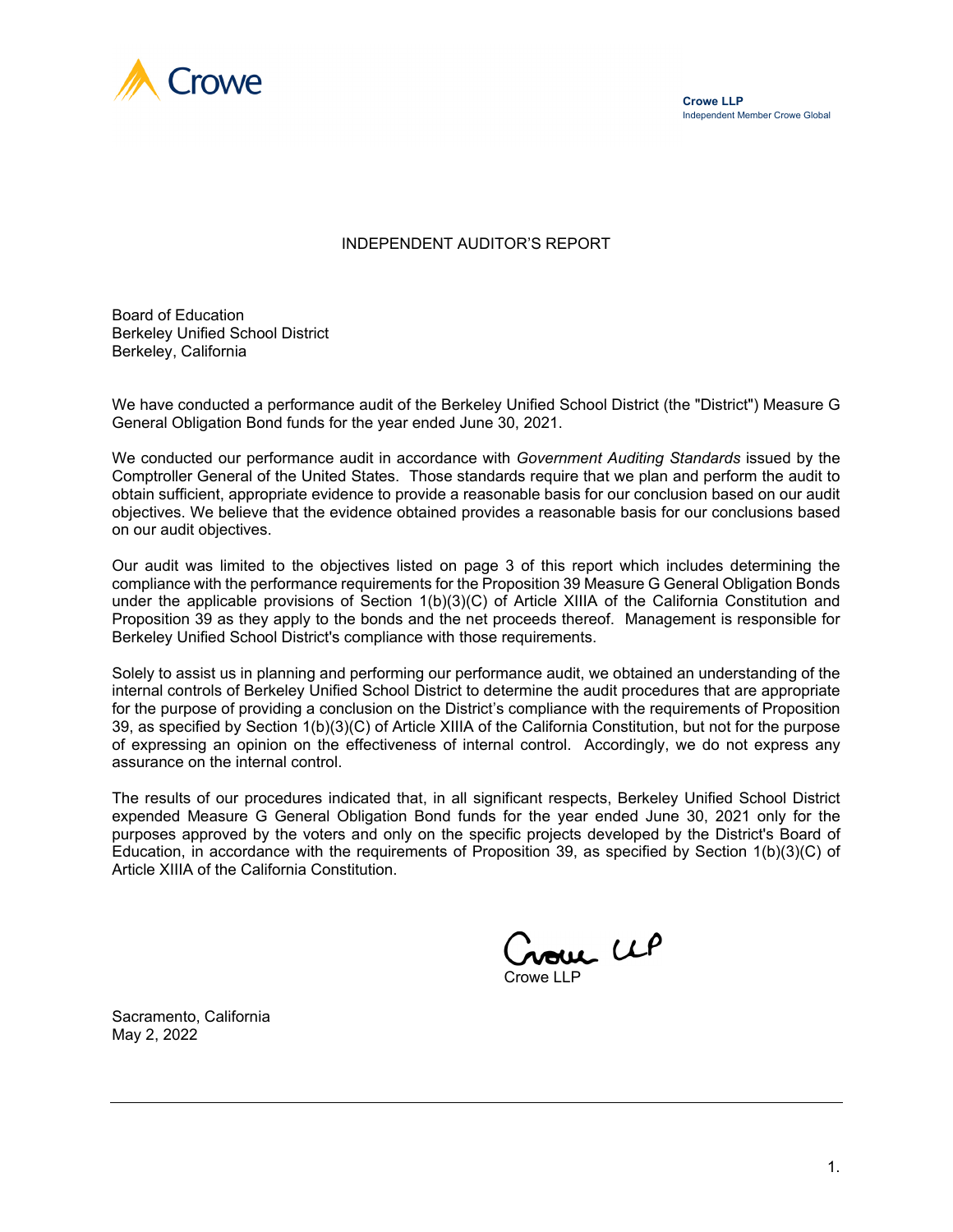#### **LEGISLATIVE HISTORY**

On November 7, 2000, California voters approved Proposition 39, the Smaller Classes, Safer Schools and Financial Accountability Act. Proposition 39 amended portions of the California Constitution to provide for the issuance of general obligation bonds by school districts, "for the construction, reconstruction, rehabilitation or replacement of school facilities, including the furnishing and equipping of school facilities, or the acquisition or lease of real property for school facilities", upon approval by 55% of the electorate.

Education Code Section 15278 provides additional accountability measures:

- 1. A requirement that the school district establish and appoint members to an independent citizens' oversight committee.
- 2. A requirement that the school district expend bond funds only for the purposes described in Section 1(b)(3) of Article XIII A of the California Constitution, and ensuring that no funds are used for any teacher or administrative salaries or other school operating expenses.
- 3. A requirement to conduct an annual independent performance audit required by Section 1(b)(3)C of Article XIII A of the California Constitution.
- 4. A requirement to conduct an annual independent financial audit required by Section 1(b)(3)D of Article XIII A of the California Constitution.

### **BERKELEY UNIFIED SCHOOL DISTRICT MEASURE G GENERAL OBLIGATION BONDS**

On March 3, 2020, the electorate of Berkeley Unified School District approved the \$380 million "Measure G" General Obligation Bonds with greater than 55% of the qualified votes in favor. The summarized text of the ballot language was as follows:

*"To improve school facilities, construct/ modernize classrooms and campuses, complete seismic upgrades, construct science labs/ career technical education facilities, upgrade furnishings, equipment, technology, renovate playgrounds, improve energy efficiency, and qualify for State grants, shall the Berkeley Unified School District adopt a measure authorizing \$380,000,000 in bonds at legal rates, generating approximately \$21,347,300 annually at an average rate of 4.45 cents per \$100 while bonds are outstanding, with independent citizen and auditor oversight and all funds remaining local?"* 

On November 5, 2020, the District issued General Obligation Bonds Series A under this authorization totaling \$2,200,000. The Series A Bonds bear interest at 0.35% mature on August 1, 2022.

Also on November 5, 2020, the District issued General Obligation Bonds Series B under this authorization totaling \$67,800,000. The Series B Bonds bear interest at rates ranging from 2.0% - 5.0% and are scheduled mature through August 1, 2050.